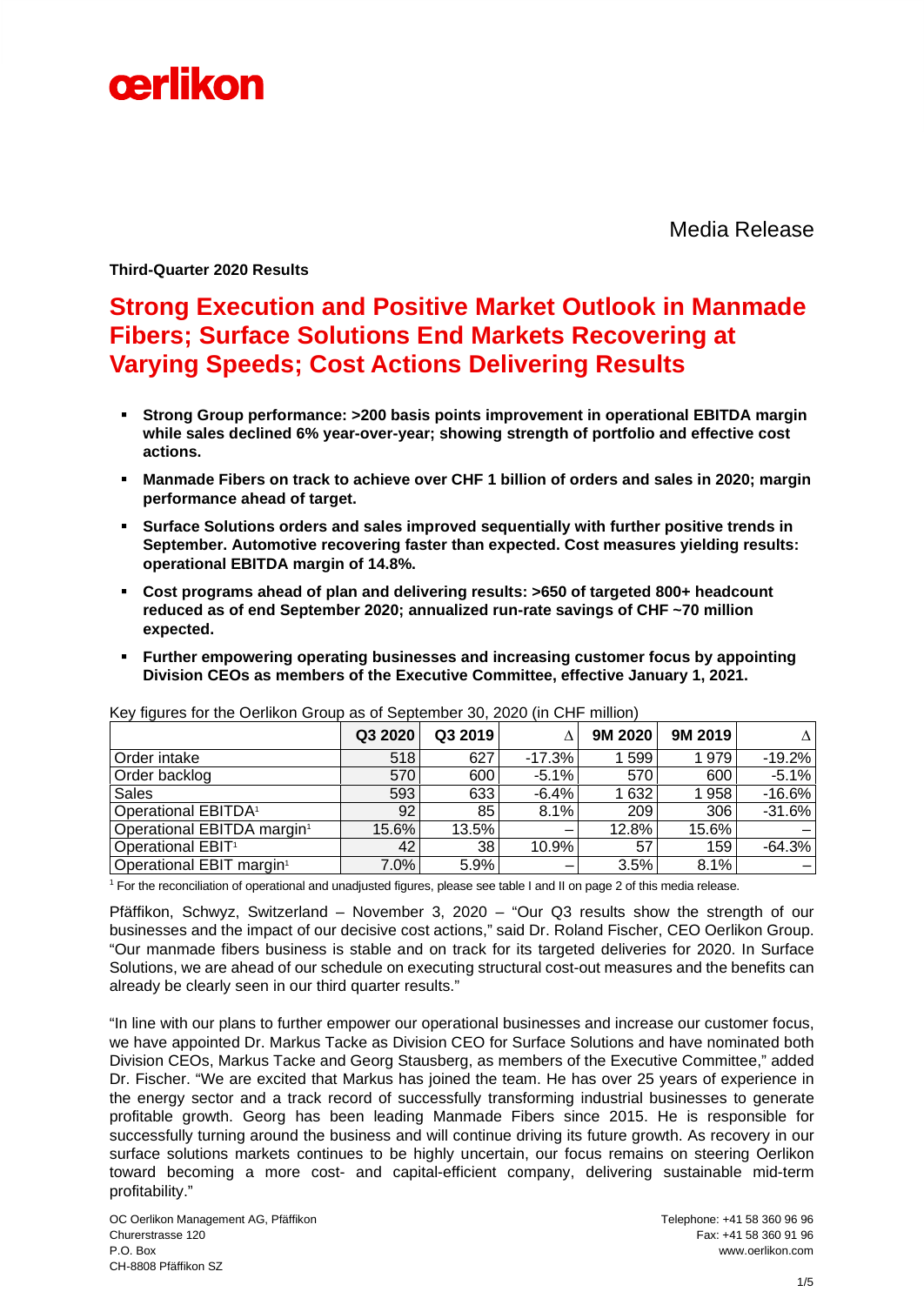

# **Group Performance in Q3 2020**

Group order intake declined by 17.3% year-over-year to CHF 518 million and Group sales decreased by 6.4% to CHF 593 million, partly due to adverse currency movements. At constant exchange rates, Group sales were CHF 619 million. In the challenging environment, Group sequential sales improved by 16.4% (Q2 2020: CHF 510 million) in the third quarter, driven by sales growth in Manmade Fibers and the recovery in automotive for Surface Solutions.

Operational Q3 EBITDA was CHF 92 million, or 15.6% of sales, representing a year-over-year improvement of 210 basis points. Compared to Q2 2020 (CHF 57 million), operational EBITDA in the third-quarter of 2020 improved by 63.6%. Q3 operational EBIT was CHF 42 million, or 7.0% of sales (Q3 2019: CHF 38 million; 5.9%). The margin improvements are attributed to the benefits from the restructuring and cost actions consequently executed by the Group.

Group Q3 EBITDA was CHF 88 million, or 14.8% of sales (Q3 2019: CHF 84 million, 13.3%), and EBIT was CHF 36 million, or 6.0% (Q3 2019: CHF 36 million, 5.7%). The reconciliation of the operational and unadjusted figures can be seen in the tables below.

| In CHF million                    | Q3 2020 | Q3 2019 | 9M 2020 | 9M 2019 |
|-----------------------------------|---------|---------|---------|---------|
| <b>EBITDA</b>                     | 88      | 84      | 180     | 299     |
| Expenses related to restructuring | -3      |         | $-25$   | -3      |
| Expenses related to discontinued  | -2      | -2      | -6      | -6      |
| activities                        |         |         |         |         |
| <b>Operational EBITDA</b>         | 92      | 85      | 209     | 306     |

Table I: Reconciliation of Q3 2020 and 9M 2020 operational EBITDA and EBITDA<sup>1</sup>

Table II: Reconciliation of Q3 2020 and 9M 2020 operational EBIT and EBIT<sup>1</sup>

| In CHF million                                 | Q3 2020 | Q3 2019 | 9M 2020 | 9M 2019 |
|------------------------------------------------|---------|---------|---------|---------|
| <b>EBIT</b>                                    | 36      | 36      | 20      | 151     |
| Expenses related to restructuring              | -3      |         | $-25$   | -3      |
| Expenses related to discontinued<br>activities | -2      | -2      | -6      | -6      |
| Impairment charges                             |         |         | -6      |         |
| <b>Operational EBIT</b>                        | 42      | 38      | 57      | 159     |

<sup>1</sup>All amounts (including totals and subtotals) have been rounded according to normal commercial practice. Thus, adding together the figures presented can result in rounding differences.

#### **Successfully Delivering on Restructuring and Productivity Programs**

Oerlikon has consistently implemented the structural and productivity programs and is ahead in executing the plan. The structural and cost out programs are focused on streamlining headquarters and support functions globally, restructuring Surface Solutions and rightsizing the additive manufacturing business. As of the end of the third quarter, more than 650 of the targeted 800 headcount has been reduced, of which around 40 are based in Switzerland and Liechtenstein.

In the first nine months of 2020, operating expenses in the surface solutions business were reduced by more than CHF 165 million and capital expenditure was reduced by CHF 26 million, compared to the preceding year.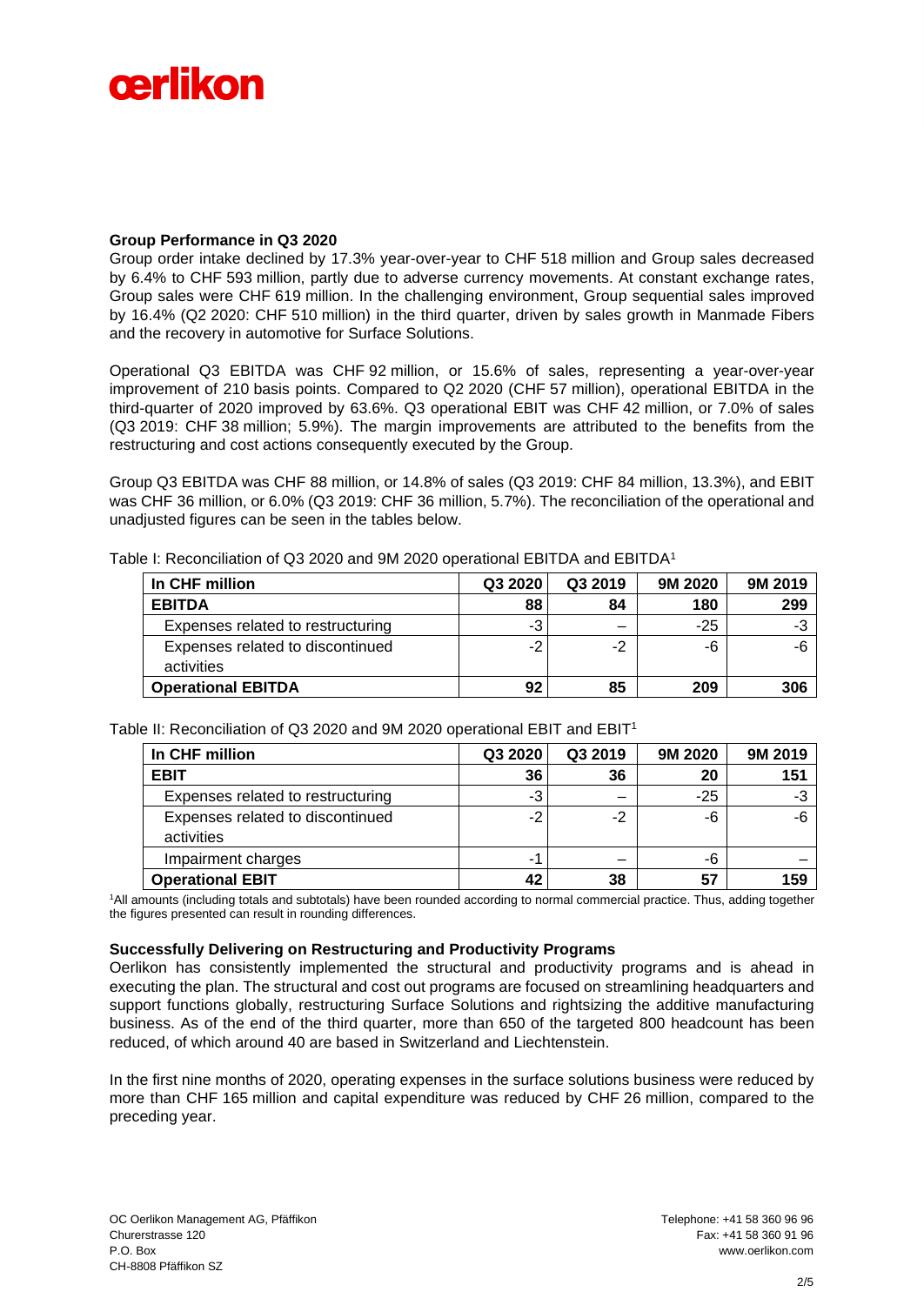

# **Committed to Mid-Term EBITDA Margin Target**

The development in end markets remains highly uncertain, exacerbated by the pandemic and geopolitical factors. Oerlikon will continue to execute its programs consistently to strengthen its core and competitive position. The Group expects the structural programs to deliver an annual run-rate of savings of around CHF 70 million, which will drive operating profitability toward the Group's committed mid-term EBITDA margin target of 16% to 18% when markets recover.

# **Further Empowering Operational Businesses: Division CEOs Become Members of the EC**

Effective January 1, 2021, the Group's Executive Committee (EC) will be strengthened by the appointment of two new members: Georg Stausberg and Dr. Markus Tacke, who are both Division CEOs.

Georg Stausberg is CEO of the Manmade Fibers Division and has held this role since 2015. Between 2012 and 2014, he served as CTO and COO of the Division. From 2008 to 2012, Mr. Stausberg was CEO of the Business Unit Oerlikon Neumag. Mr. Stausberg graduated from the RWTH Aachen University, Germany, with a degree in Mechanical Engineering (Dipl.-Ing.).

Dr. Markus Tacke has been appointed CEO of the Surface Solutions Division, effective October 1, 2020. Dr. Tacke has over 25 years of leadership experience in the renewable energy and gas turbine industries and is highly recognized for his ability to reposition and develop businesses. Before joining Oerlikon, he was CEO of Siemens Gamesa Renewable Energy S.A. from 2017 to 2020. Prior to that, Dr. Tacke held a number of leadership positions within Siemens' energy businesses, the last of which being CEO of their Wind Power and Renewables Division. Dr. Tacke holds a Mechanical Engineering Degree from the Technical University of Darmstadt, Germany, a Master's Degree in Engineering from Cornell University, USA, and a PhD from the Technical University of Darmstadt, Germany.

# **Division Overview**

#### **Surface Solutions Division**

Key figures for the Surface Solutions Division as of September 30, 2020 (in CHF million)

|                           | Q3 2020 | Q3 2019 |           | 9M 2020 | 9M 2019 | Λ        |
|---------------------------|---------|---------|-----------|---------|---------|----------|
| Order intake              | 258     | 350     | $-26.4%$  | 829     | 1 1 0 9 | -25.3%   |
| Order backlog             | 138     | 182     | $-23.7\%$ | 138     | 182     | -23.7%   |
| Sales (to third parties)  | 280     | 369     | $-24.0\%$ | 867     | 1 1 1 9 | $-22.5%$ |
| Operational EBITDA        | 42      | 57      | $-26.7%$  | 101     | 186     | -45.6%   |
| Operational EBITDA margin | 14.8%   | 15.4%   |           | 11.6%   | 16.5%   |          |

The adverse trends in end markets, particularly in aviation and oil & gas, continued to impact orders, sales and profitability in the surface solutions business. Year-over-year, order intake decreased by 26.4% and sales declined by 24.0%. The Division saw an 8.5% increase in sequential order intake (Q2 2020: CHF 238 million) and an increase of 7% in sequential sales (Q2 2020: CHF 262 million) compared to the second quarter, attributed to the initial recovery in the automotive and tooling markets in China, India and Europe.

The Q3 operational EBITDA margin of 14.8% was only 60 basis points lower year-over-year at a significantly lower sales level as compared to Q3 2019. Compared to the previous quarter, operational EBITDA margin significantly improved by 780 basis points (Q2 2020: 7.0%). The positive margin development underscores the benefits from the restructuring and cost actions that led to improved profitability. Q3 operational EBIT was CHF 0 million, or 0.1% of sales. The Division's unadjusted Q3 EBITDA was CHF 37 million, or 13.1% of sales (Q3 2019: CHF 56 million; 15.0%). EBIT was CHF - 6 million, or -2.0% of sales (Q3 2019: CHF 15 million; 4.1%).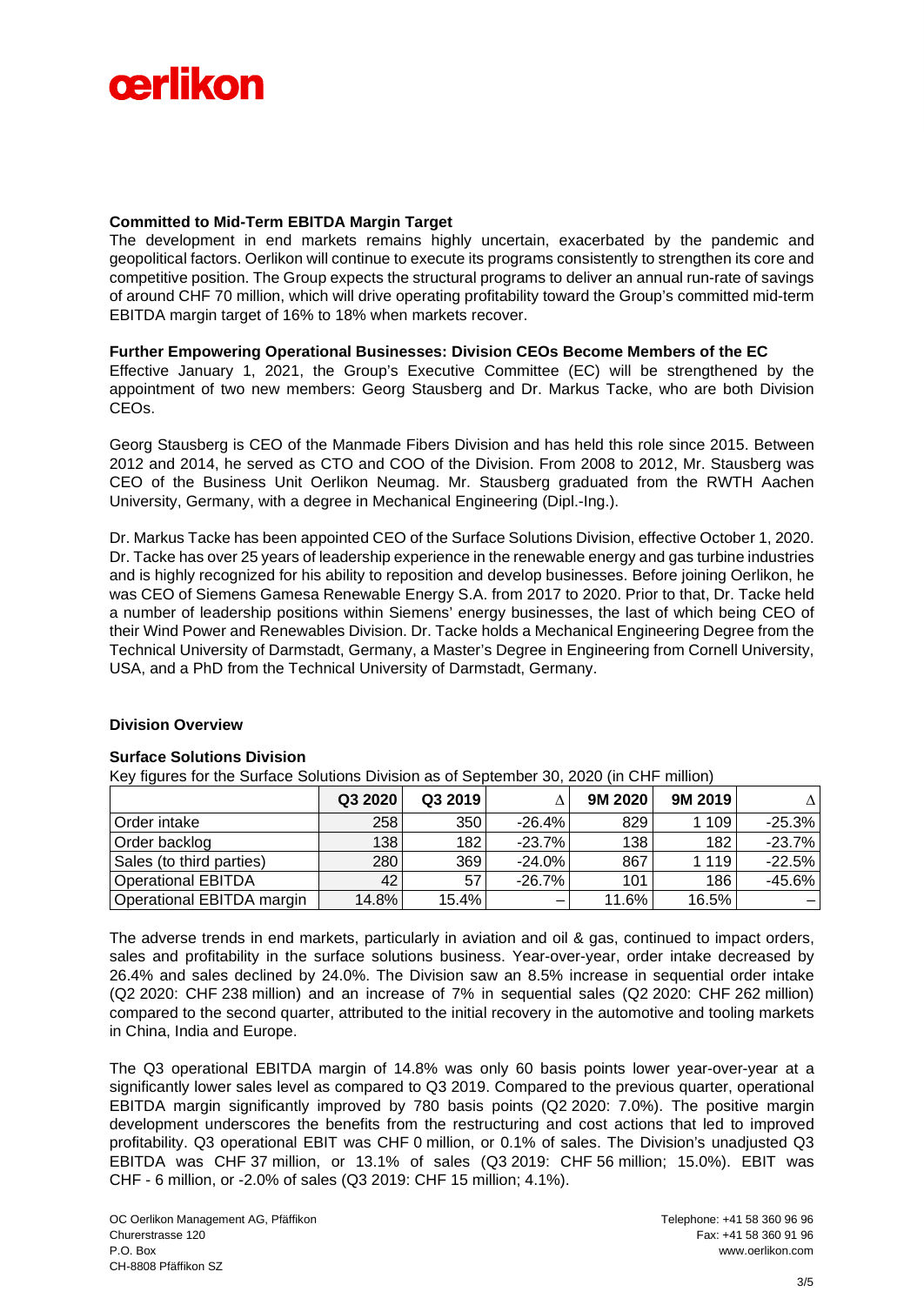

# **Manmade Fibers Division**

Key figures for the Manmade Fibers Division as of September 30, 2020 (in CHF million)

|                           | Q3 2020 | Q3 2019 |          | 9M 2020 | 9M 2019 |          |
|---------------------------|---------|---------|----------|---------|---------|----------|
| Order intake              | 261     | 276     | $-5.7\%$ | 770     | 870     | $-11.4%$ |
| Order backlog             | 431     | 419     | 3.0%     | 431     | 419     | 3.0%     |
| Sales (to third parties)  | 313     | 265     | 18.1%    | 765     | 839     | $-8.8%$  |
| <b>Operational EBITDA</b> | 48      | 28      | 69.0%    | 104     | 120     | $-13.0%$ |
| Operational EBITDA margin | 15.4%   | 10.7%   |          | 13.6%   | 14.3%   |          |

The Manmade Fibers Division delivered another quarter of strong and stable results. Sales increased by 18.1% year-over-year. Order intake was sustained at a high level of more than CHF 250 million. These strong orders and sales figures are driven by the notable recovery in the filament equipment business in China and the continued pick-up in demand for meltblown nonwoven solutions used in face mask production. The Division is on track to fulfil its planned 2020 deliveries.

The Q3 operational EBITDA margin improved by 470 basis point year-over-year to 15.4% as a result of higher sales. Operational EBIT was CHF 40 million or 12.9% of sales. The Division's unadjusted Q3 EBITDA was CHF 48 million, or 15.4% of sales (Q3 2019: CHF 28 million, 10.7%), and EBIT was CHF 41 million or 13.0% of sales (Q3 2019: CHF 22 million, 8.4%).

#### **Additional Information**

Oerlikon will present its results in English in a conference call, beginning at 14:00 CET today. To join the call, please dial one of the numbers below a few minutes before the start of the call:

| Country     | Local toll call numbers: |
|-------------|--------------------------|
| Switzerland | +41 58 310 50 00         |
| UK          | +44 207 107 06 13        |
| USA         | +1 631 570 56 13         |

The accompanying presentation can be viewed during the conference call by clicking [here.](https://78449.choruscall.com/dataconf/productusers/oerlikon/mediaframe/40658/indexl.html)

The media release, including a full set of tables, can be found at [www.oerlikon.com/pressreleases](http://www.oerlikon.com/pressreleases) and [www.oerlikon.com/ir.](http://www.oerlikon.com/ir)

#### **About Oerlikon**

Oerlikon (SIX: OERL) engineers materials, equipment and surfaces and provides expert services to enable customers to have high-performance products and systems with extended lifespans. Drawing on its key technological competencies and strong financial foundation, the Group is sustaining mid-term growth by addressing attractive growth markets, securing structural growth and expanding through targeted mergers and acquisitions. A leading global technology and engineering Group, Oerlikon operates its business in two Divisions – Surface Solutions and Manmade Fibers – and has a global footprint of around 11 000 employees at 182 locations in 37 countries. In 2019, Oerlikon generated CHF 2.6 billion in sales and invested more than CHF 120 million in R&D.

### **For further information, please contact:**

Kerstin Flötner Head of Group Communications, Investor Relations & Marketing Tel: +41 58 360 98 68 kerstin.floetner@oerlikon.com [www.oerlikon.com](http://www.oerlikon.com/)

Leng Wong Head of Group External Communications & Public Affairs Tel: +41 58 360 96 14 leng.wong@oerlikon.com www.oerlikon.com

OC Oerlikon Management AG, Pfäffikon Telephone: +41 58 360 96 96 Churerstrasse 120 Fax: +41 58 360 91 96 P.O. Box www.oerlikon.com CH-8808 Pfäffikon SZ